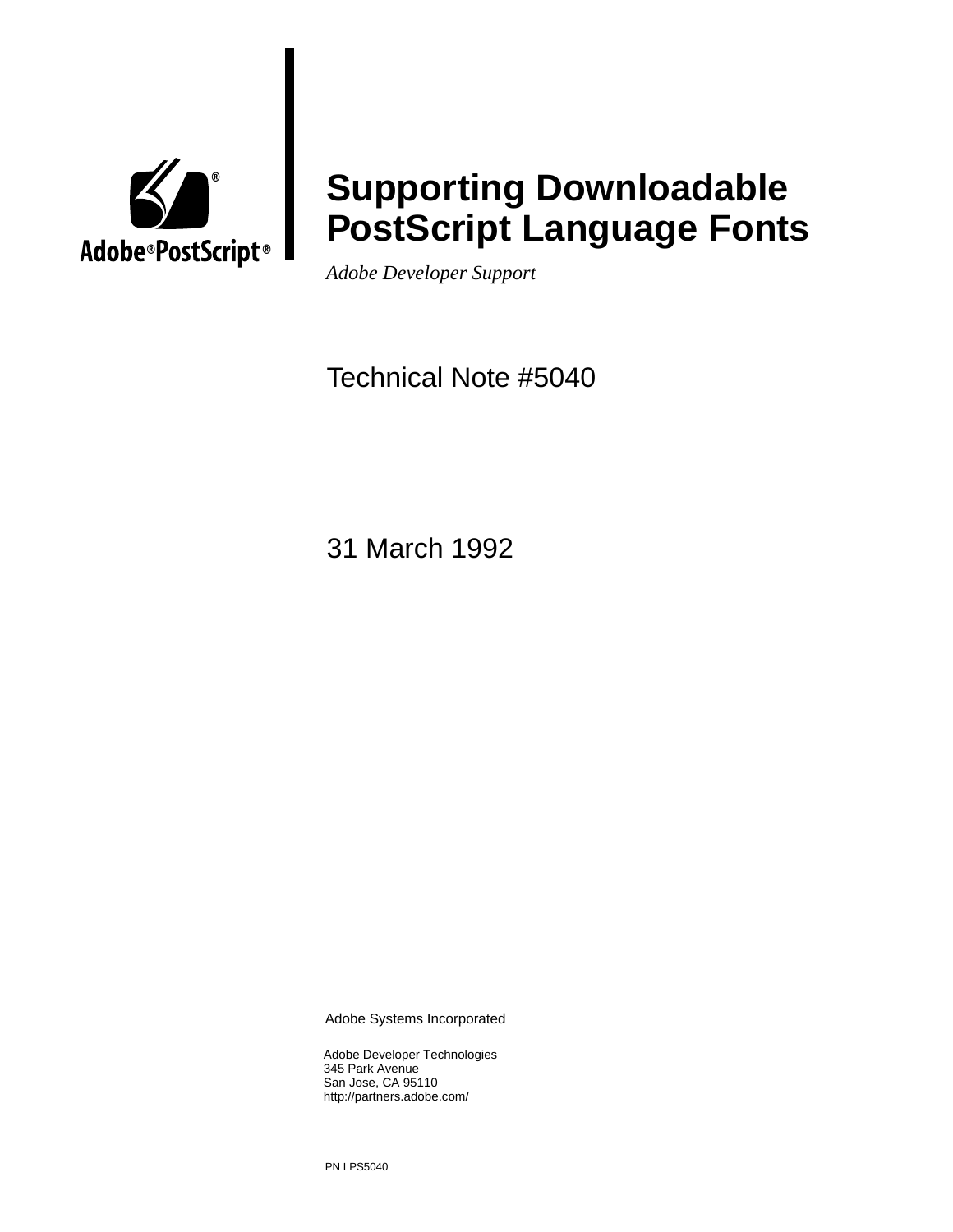Copyright 1987–1989, 1991–1992 by Adobe Systems Incorporated. All rights reserved.

No part of this publication may be reproduced, stored in a retrieval system, or transmitted, in any form or by any means, electronic, mechanical, photocopying, recording, or otherwise, without the prior written consent of the publisher. Any software referred to herein is furnished under license and may only be used or copied in accordance with the terms of such license.

PostScript, the PostScript logo, Adobe, and the Adobe logo are trademarks of Adobe Systems Incorporated which may be registered in certain jurisdictions. AppleTalk and Macintosh are registered trademarks and QuickDraw is a trademark of Apple Computer, Inc. IBM and IBM PC are registered trademarks of International Business Machines Corporation. Helvetica, Times, and Palatino are trademarks of Linotype-Hell AG and/or its subsidiaries. Microsoft and MS-DOS are registered trademarks and Windows is a trademark of Microsoft Corporation. Other brand or product names are the trademarks or registered trademarks of their respective holders.

*This publication and the information herein is furnished AS IS, is subject to change without notice, and should not be construed as a commitment by Adobe Systems Incorporated. Adobe Systems Incorporated assumes no responsibility or liability for any errors or inaccuracies, makes no warranty of any kind (express, implied or statutory) with respect to this publication, and expressly disclaims any and all warranties of merchantability, fitness for particular purposes and noninfringement of third party rights.*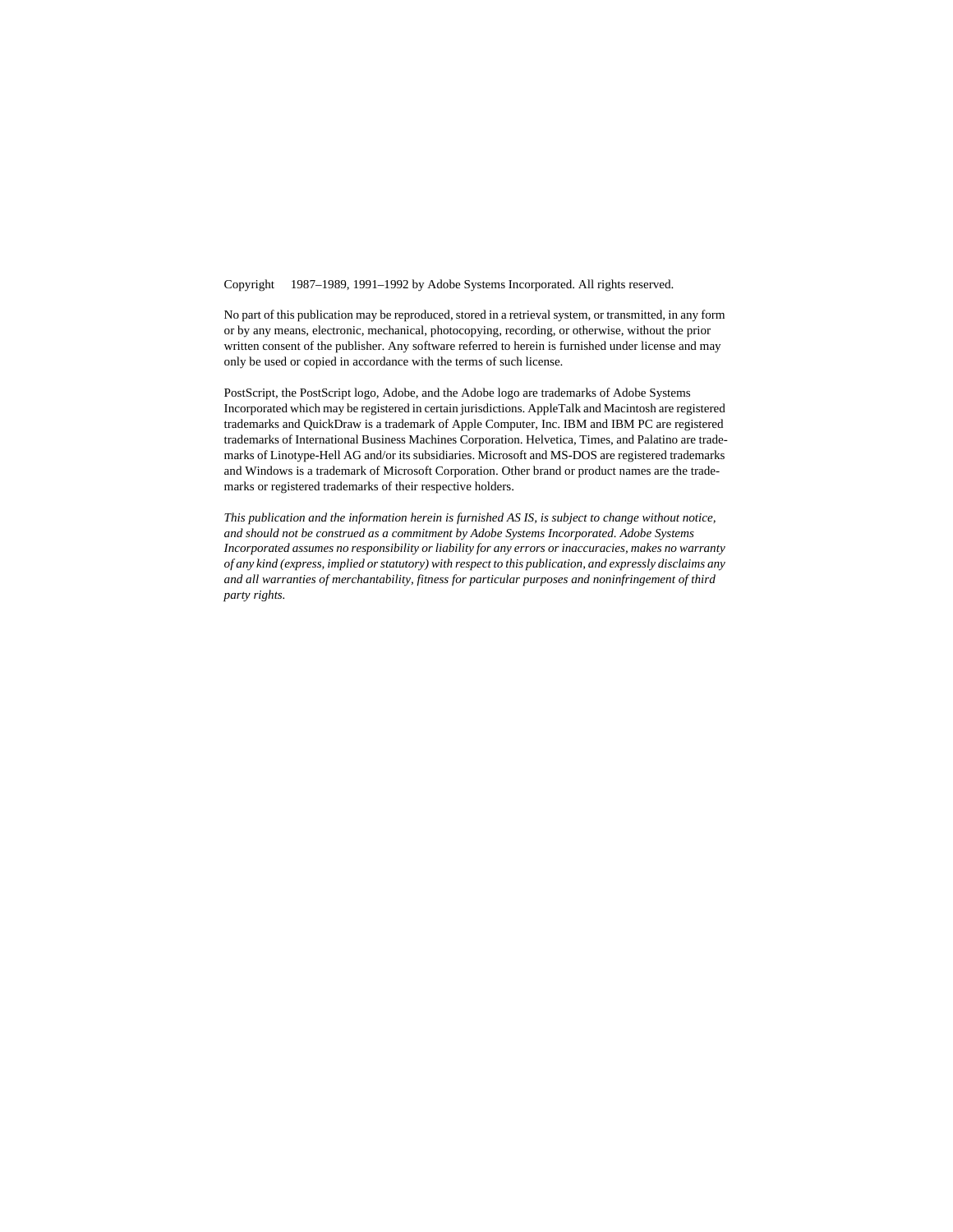# **Contents**

#### **Supporting Downloadable PostScript Language Fonts** 5

- [1 Introduction 5](#page-4-0)
- [2 Downloadable Font Programs 6](#page-5-0)
- [3 Font File Formats 7](#page-6-0) [Hexadecimal Format 7](#page-6-1) [Macintosh 'POST' Resources 8](#page-7-0) [IBM PC Format 9](#page-8-0)
- [4 Downloading Font Programs 10](#page-9-0) [Downloading During a Single Print Job 10](#page-9-1) ["In-Line" Fonts Versus "Pre-Loaded" Fonts 11](#page-10-0) [Finding the Right Fonts 11](#page-10-1)
- [5 Font Memory Management 12](#page-11-0) [Permanently Downloading Fonts 13](#page-12-0) [Disk-Based Fonts 13](#page-12-1) [Adobe Disk-Based Font Downloader 15](#page-14-0)
- [6 Font Naming 15](#page-14-1) [Screen Font Names 15](#page-14-2) [MS-DOS File Names 15](#page-14-3) [Macintosh File Names 16](#page-15-0)
- [7 Screen Fonts 16](#page-15-1)
- [8 Font Character Width Information 17](#page-16-0)

### **Appendix: Changes Since Earlier Versions** 19

**Index** 21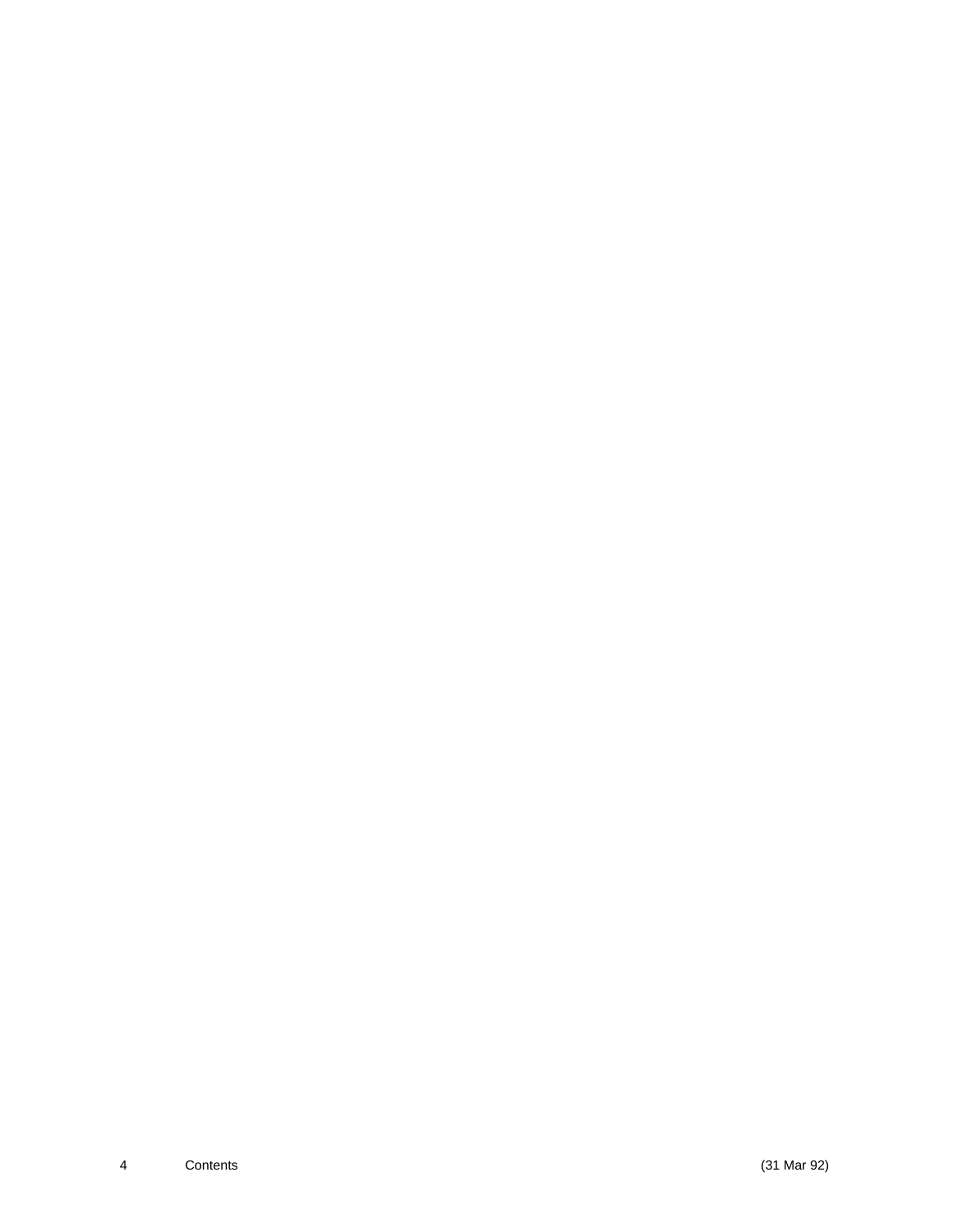# **Supporting Downloadable PostScript Language Fonts**

## <span id="page-4-0"></span>**1 Introduction**

This document is an overview of the issues involved in using downloadable font software with PostScript™ interpreters. The discussion is not environment-specific; that is, the principles outlined should apply in any environment that supports downloadable PostScript language font programs. Specific details are provided for the Macintosh® and MS-DOS® environments for which Adobe currently produces PostScript language font programs.

Adobe Systems produces and distributes PostScript language font programs, but the mechanisms to support them are provided by the manufacturer of the operating system. Questions about specific environments should be directed to the creators of those environments. In particular, if you want to know more about the Macintosh printing environment, check with Apple; if you want know the details of Microsoft® Windows™, ask Microsoft.

This document (and the Adobe Systems Developers Association) will help you determine what to do at the PostScript language level to support downloadable font software, and generally what should be done on the supporting host to facilitate this.

In this document, unless otherwise specified, font is used to refer to a downloadable font program. These fonts differ from the screen fonts displayed on the user's screen.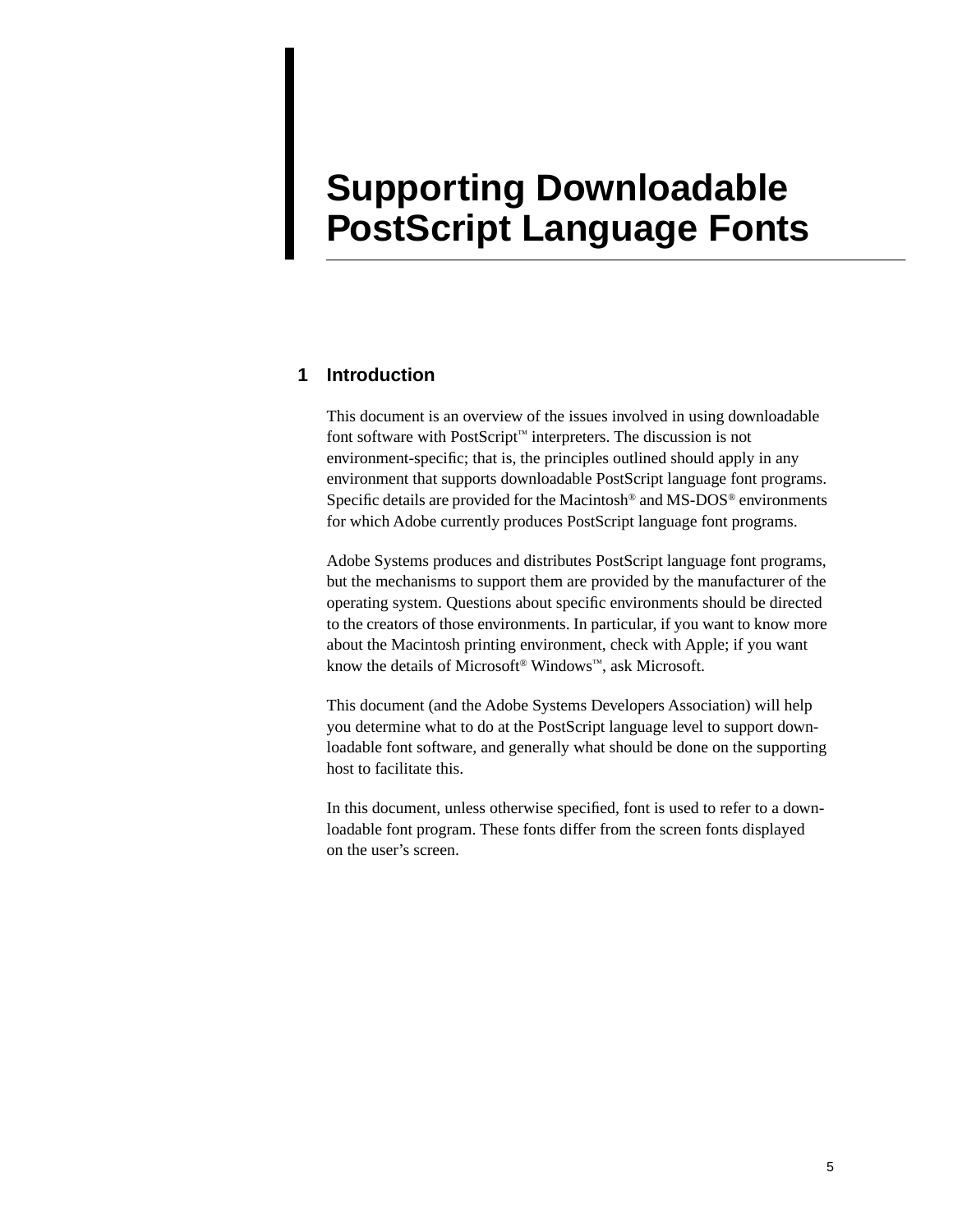# <span id="page-5-0"></span>**2 Downloadable Font Programs**

A downloadable font is an executable PostScript language program. In particular, it is an ASCII text file transmitted to the PostScript interpreter; the file is executed by the interpreter as it is received.

There are two tasks performed during the execution of a font program:

- Dictionary construction: a PostScript language dictionary is constructed, which includes the set of procedures for drawing each character in the font, plus encoding and metric information.
- Invocation of **definefont**: This is typically the last line in a downloadable font program. It contains an instance of the **definefont** operator, which takes a font name and the dictionary built by the code described above, and registers the font in a dictionary known as **FontDirectory**.

The memory allocated for these dictionaries comes from the same "pool" of memory as all PostScript language objects—there is no special "font memory." It is not until the final invocation of **definefont** that the dictionary is assigned the semantics of a font dictionary.

**Figure 1** *Structure of a font program*

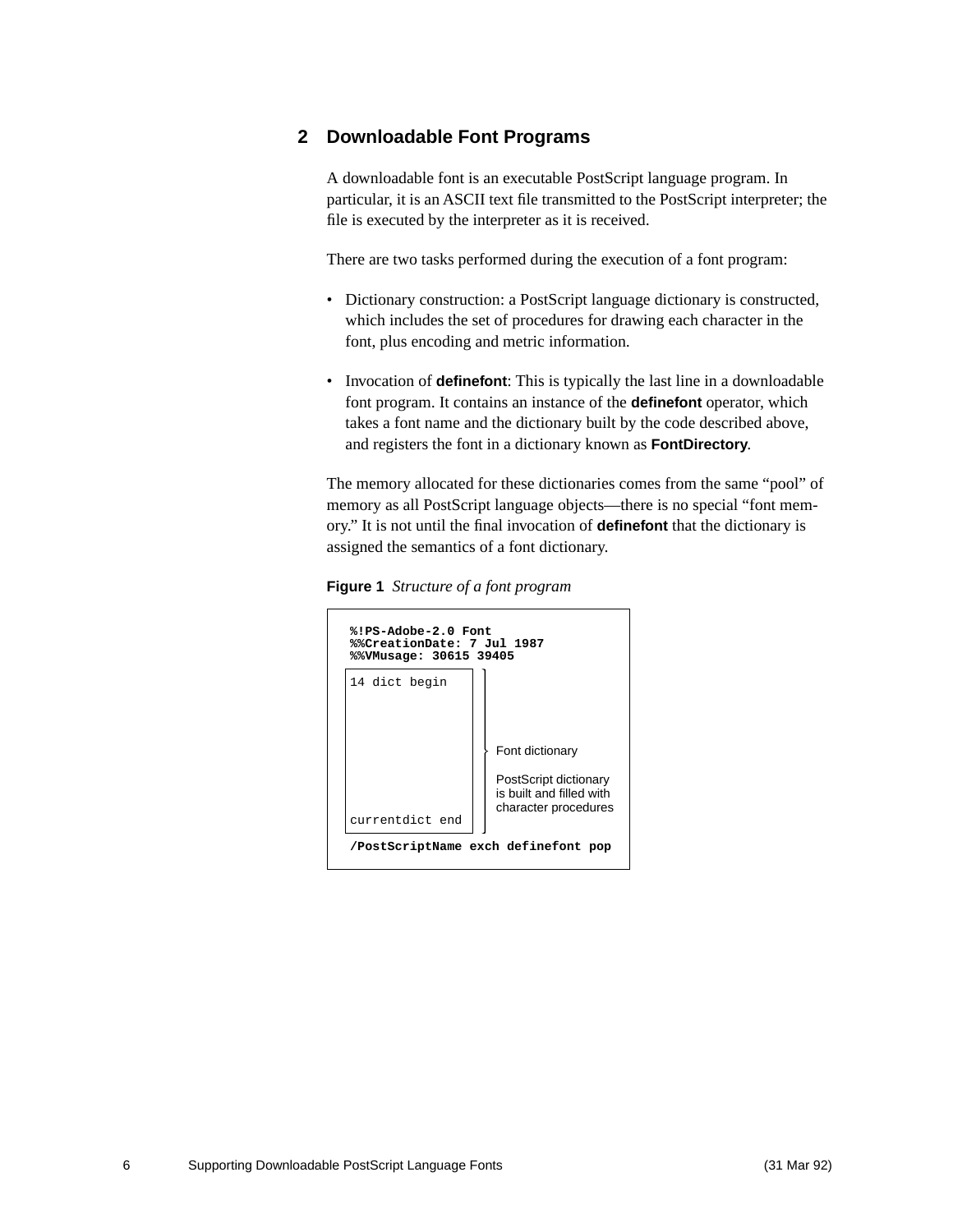## <span id="page-6-0"></span>**3 Font File Formats**

A PostScript language font program should be a 7-bit ASCII data stream when it is sent to a PostScript interpreter. However, the programs are not always stored this way on the host system. In environments where disk space is a concern, the files are compressed by some scheme to reduce their size on the host system, but they need to be de-compressed before they can be understood by a PostScript interpreter.

## <span id="page-6-1"></span>**3.1 Hexadecimal Format**

PostScript language font programs from Adobe Systems are encrypted. That is, most of the actual program file has been reduced to an unreadable form that is de-coded by the PostScript printer before it is executed. The encrypted data is in hexadecimal form, as a stream of digits. These digits are preceded by clear-text PostScript language code, and might have a line or two of cleartext PostScript language at the end as well. The following is an example of part of a font program:

currentfile eexec 8efbfe33574cfc5de0271b075aaa68c00c5eeb7ad2c35f523b627e47e8373cab1a18 205bd59f9f2ed6fd769bfe720c3a8f69ca767120359e05ac7fad673d45062159faa5 411dd62d8b1b6e7f51bba60dd6c2a9aaabbfe7186 % ... more hex fa6ac9a06028d13e3e8e62554992324bb30fe553bad2149765664cdeb3dd025b96f3 5ecd9d62a04c7939eb226b0dd2149765664cdeb318d56110e 00000000000000000000000000000000000000000000000000000000000000000000 00000000000000000000000000000000000000000000000000000000000000000000 00000000000000000 cleartomark

This hexadecimal representation accounts for a large portion of the size of a font file. Because there is no advantage to having this in human-readable form, it is often packed into a binary representation on the host system. (The relationship between hex and binary is two-to-one; it takes two bytes of hex to represent eight bits of data.)

There are currently two binary formats for fonts released by Adobe Systems. The first conforms to the specification by Apple Computer to store the fonts in POST resources. The second format is used only in the IBM® PC® environment, and the compression scheme is one implemented by Adobe Systems.

To download a font file, it must be converted first from its compressed form and transmitted as pure 7-bit ASCII hexadecimal to the PostScript interpreter. Typically, this is done as the font file is being read from the disk.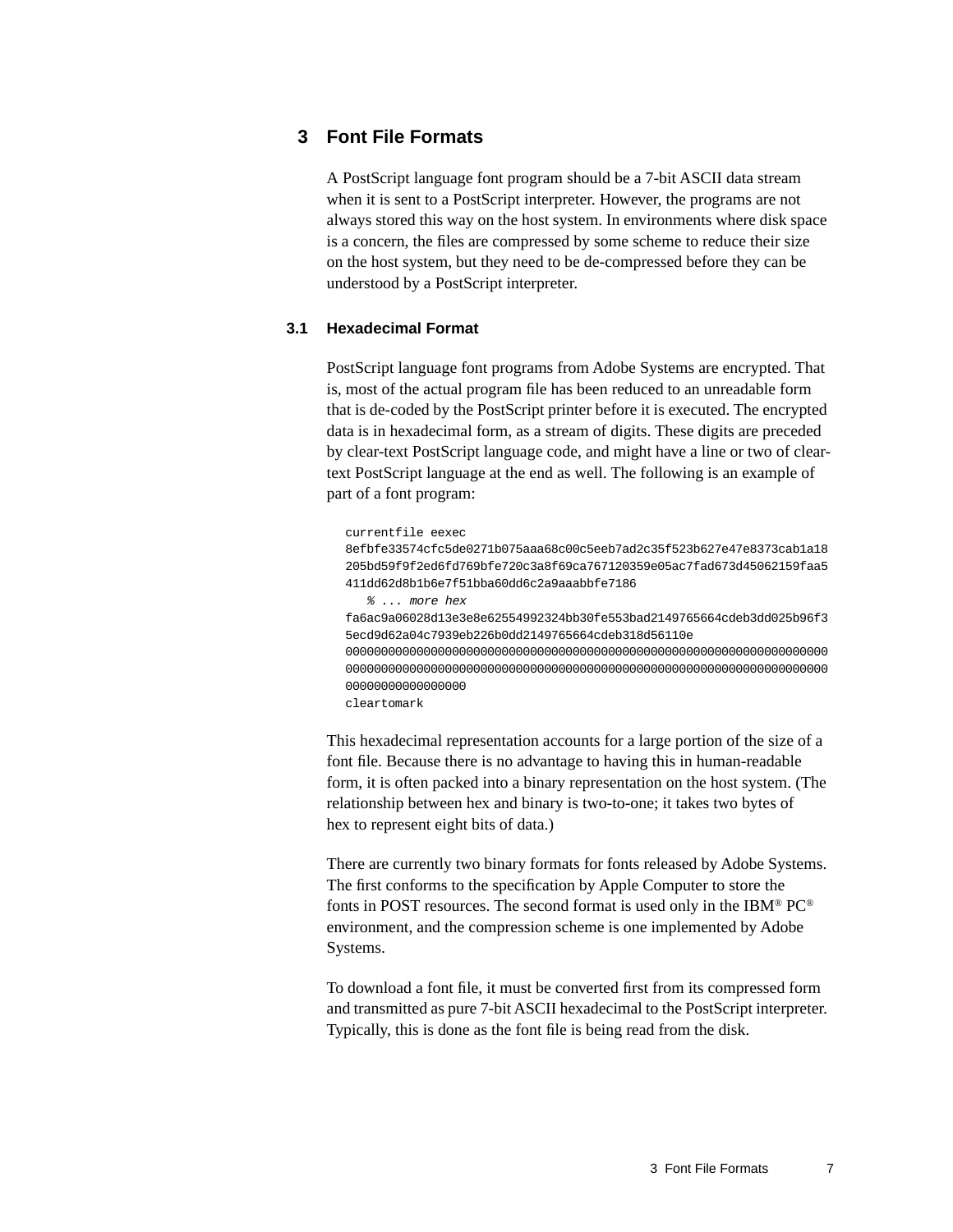## <span id="page-7-0"></span>**3.2 Macintosh 'POST' Resources**

There are six kinds of POST resources used to store PostScript language font programs. Each of them has a type identifier (from 0 to 5) as the first byte in the resource. This byte defines which of the POST resources it is. The rest of the resource is determined as follows:

- TYPE 0: This resource is a comment. It should not be downloaded to a PostScript interpreter.
- TYPE 1: ASCII text. This is the resource type used for the human readable clear-text portions of the font program. These can be sent to the PostScript interpreter directly.
- TYPE 2: Hexadecimal data. This data is actually stored as binary, and must be converted into hex as it is being transmitted to the PostScript interpreter.
- TYPE 3: End-of-file marker. When a TYPE 3 resource is encountered, an end-of-file (EOF) indication must be sent to the PostScript interpreter. This depends on the communications channel, but is typically a control-D on a serial connection and a special EOF packet on AppleTalk®.
- TYPE 4: Font program is in data fork. This resource type indicates that the remaining portion of the font program is stored in the data fork of the Macintosh file, and should be read directly from there. No further resources should be read, and an end-of-file should not be transmitted at the end of the data segment unless it is the end of the print job in which the font file is downloaded. Adobe does not currently use this type.
- TYPE 5: End-of-font program. This resource type marks the end to the font program as stored as resources. When a TYPE 5 resource is encountered, downloading the font program should be terminated. Note that an end-of-file indication should not be sent on this resource type. Only TYPE 3 resources represent an end-of-file marker.

PostScript language font programs stored in these Macintosh resources always begin with resource ID 501, and continue sequentially until the program is exhausted (or until a TYPE 5 resource is encountered). A downloading program should consider the first TYPE 5 resource or the first sequential resource ID that cannot be located as the end of the font. (An example of the latter would be if resource ID 517 cannot be found, then 516 was the end of the font.) More information on this format can be obtained by contacting Apple Computer.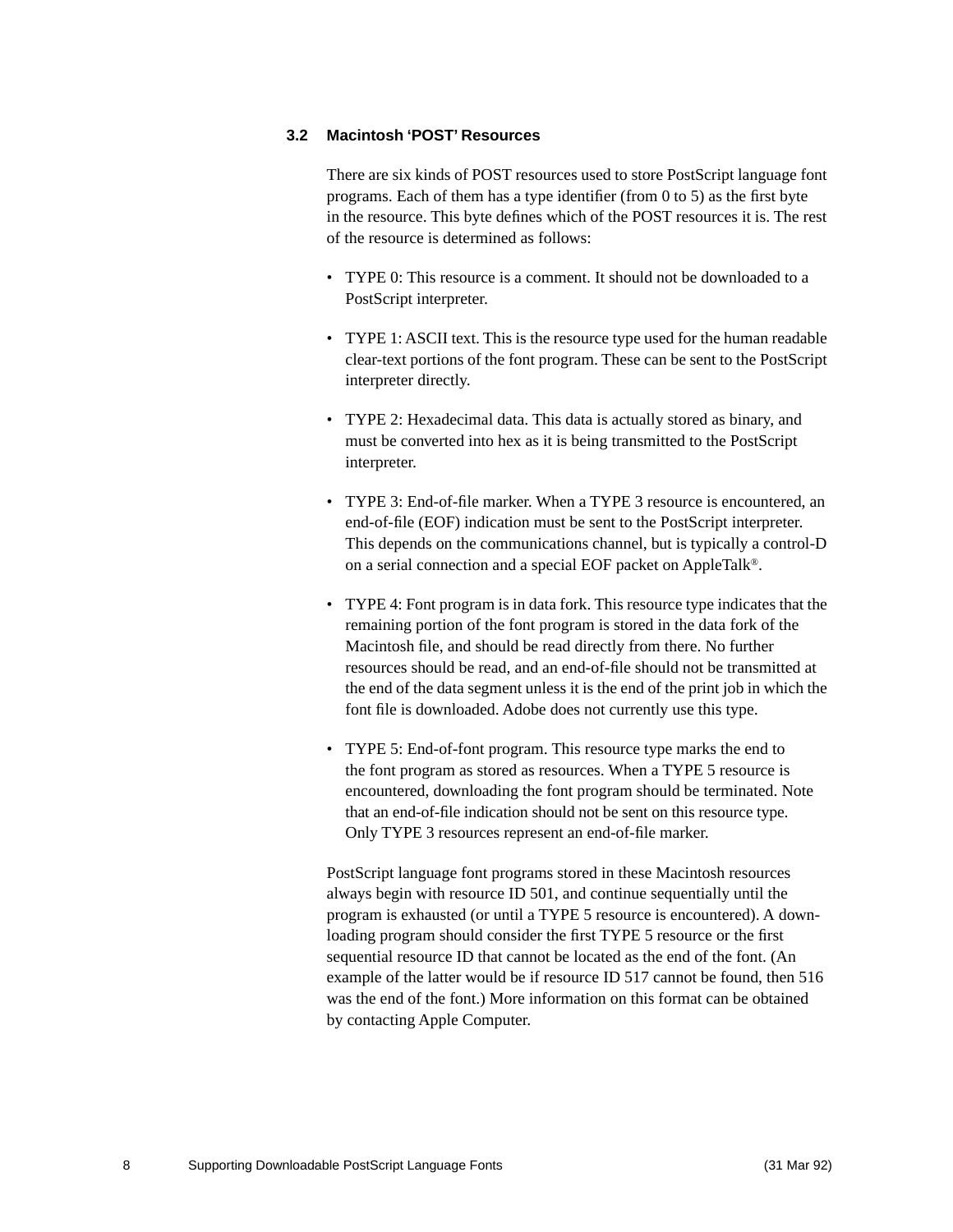## <span id="page-8-0"></span>**3.3 IBM PC Format**

PC fonts are stored in a compressed binary format similar to the Macintosh resource format. These files can be unpacked as they are being downloaded to the PostScript interpreter. The file is conceptually divided into segments, each of which has a small header containing a "type" field and length information. There are three types of segments:

- TYPE 1: ASCII text. This text can be sent directly to the printer without any decompression.
- TYPE 2: This is binary data that should be converted to hexadecimal and transmitted to the printer as a stream of ASCII hex data (new lines can be inserted anywhere in hex streams, if necessary).
- TYPE 3: End-of-file indication. This is a flag that indicates that the end of the data segment has been reached.

[Table 1](#page-8-1) shows the header for a binary segment.

| <b>Byte Position</b> | Description                                                            |
|----------------------|------------------------------------------------------------------------|
| Byte $1$ :           | always 128 (decimal)                                                   |
| Byte 2:              | integer segment type (see above)                                       |
| Bytes $3-6$ :        | length of data segment, with byte 6 as the most signifi-<br>cant byte. |
| Bytes 7-length:      | data segment                                                           |

<span id="page-8-1"></span>**Table 1** *Header for a binary segment*

There can be any number of segments in the file; lengths can be odd numbers, and there can be several sequential segments of the same type.

The following are examples of data segments (all numbers are decimal):

128 1 20 0 0 0 <20 bytes of ASCII> 128 2 10 1 0 0 <266 bytes of binary data> 128 2 30 2 0 0 <542 bytes of binary data> 128 3 <end-of-file>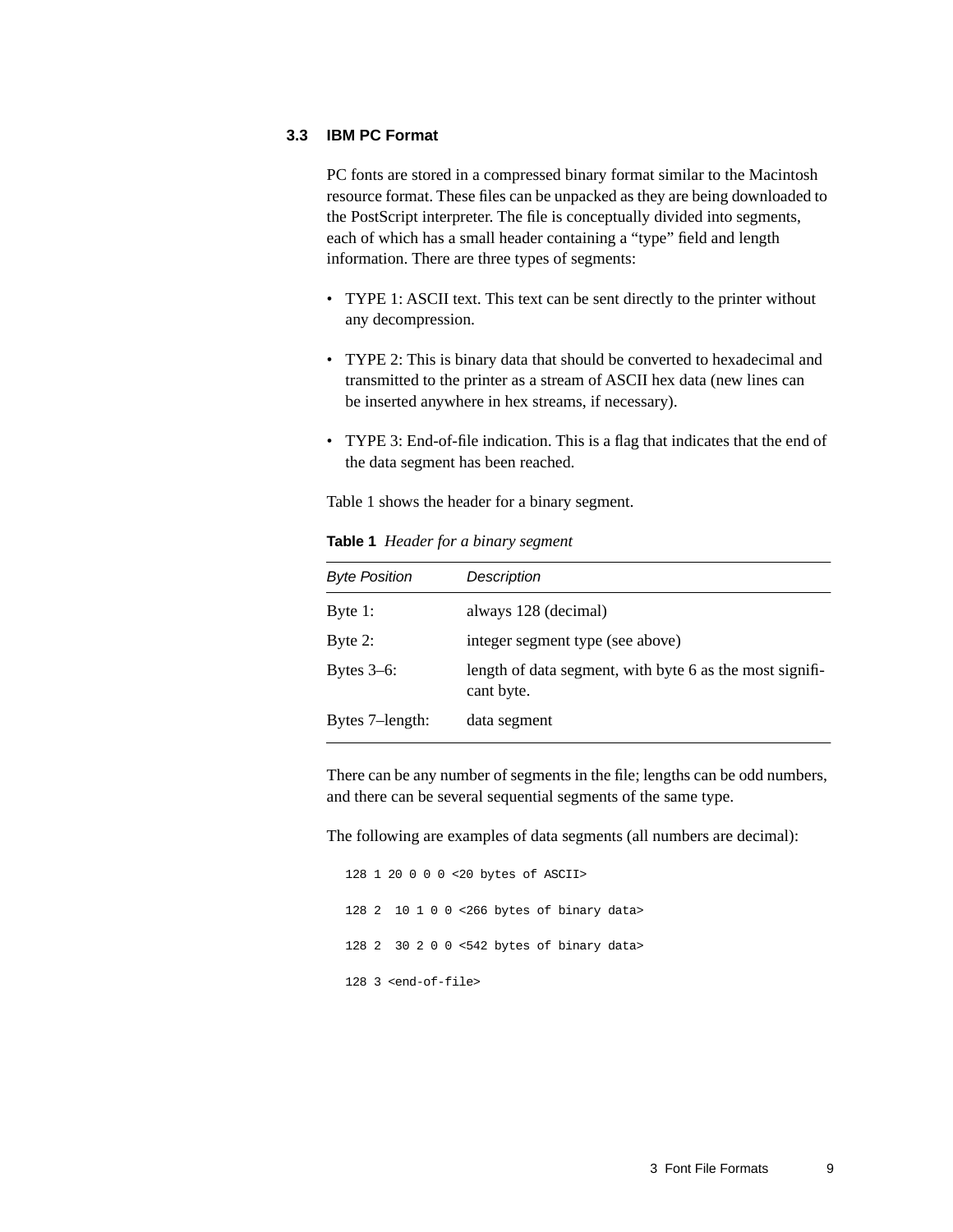# <span id="page-9-0"></span>**4 Downloading Font Programs**

A PostScript language font program can be downloaded at any time during the execution of the user program. Because it is a self-contained PostScript language program, it can be inserted within a user program without disturbing the state of the interpreter. Also, because a font program allocates memory like any other program, the implicit **save** and **restore** that are performed between print jobs apply to the memory used by fonts as well as the other memory used by a PostScript language program. This means that a downloaded font normally will not persist from one print job to another (although the individual entries in the font cache will not be disturbed).

The process of actually downloading the fonts is the same whether they are downloaded in-line or before the entire document. The disk file that contains the font must be located, and the contents of the file transmitted to the printer like any other PostScript language program is transmitted (modulo any necessary decompression of the contents of the files).

## <span id="page-9-1"></span>**4.1 Downloading During a Single Print Job**

Fonts can be downloaded on an as-needed basis for each print job. In this case, it is the job of the printing manager to determine which fonts are required by a particular print job, and to download them appropriately. The fonts will not be stored from one job to another, and must be downloaded each time they are needed. In this sense they can be thought of as PostScript language definitions that must be made available to the print job for it to execute correctly. See [section 4.3, "Finding the Right Fonts](#page-10-1)," for more information on determining which fonts must be downloaded.

The act of printing a document should always be de-coupled from the original act of creating it (or composing it). A composition program should produce a PostScript language print file that can use several fonts, but might not know in advance which of the fonts will be available when the document is actually printed.

The job of managing fonts is passed to the *printing manager*, which might be part of the same application and which in many instances might also be the *print spooler*. Once a printer has been chosen, printing the document requires a few printer-specific decisions, including selecting the appropriate paper tray and perhaps providing the necessary fonts.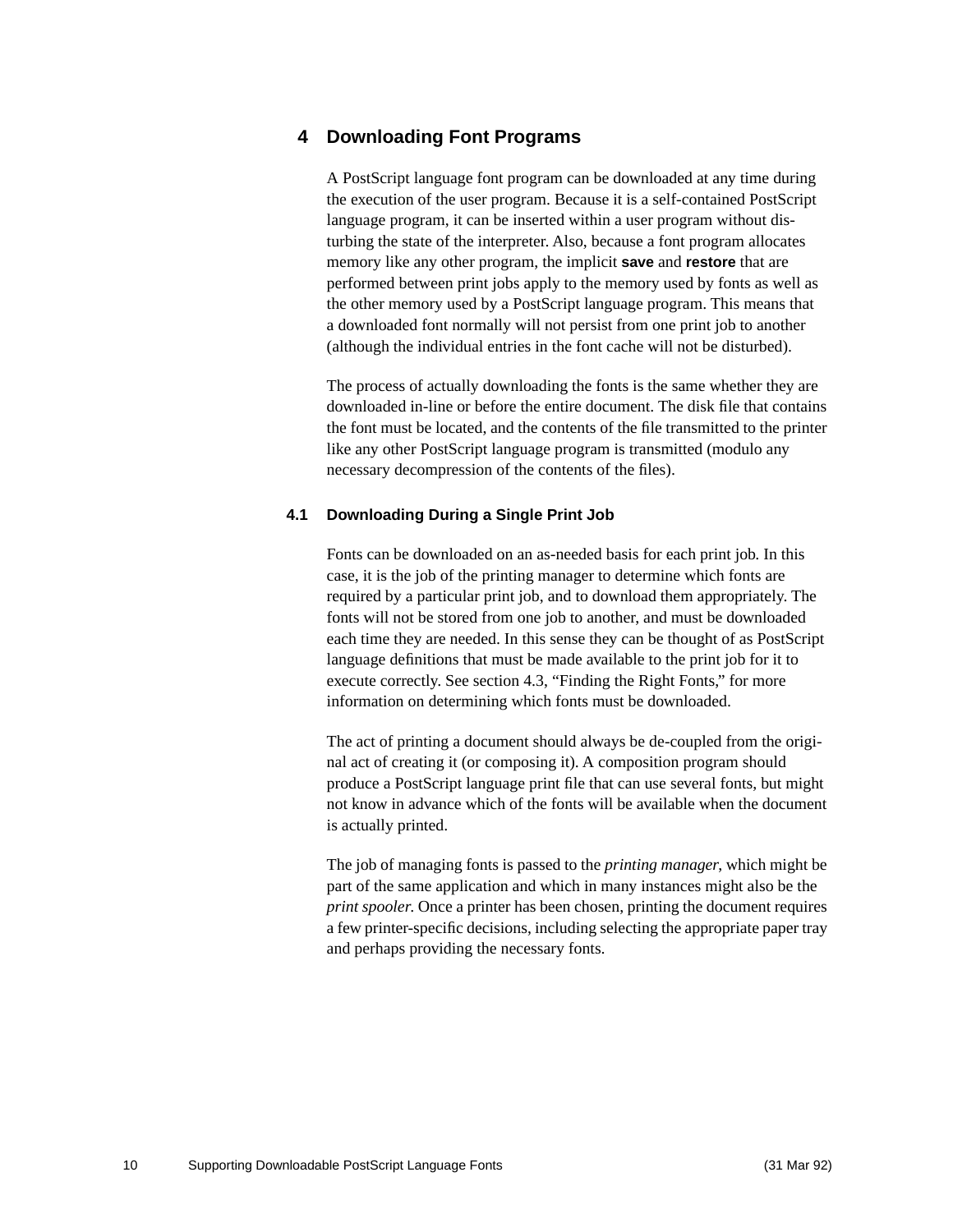### <span id="page-10-0"></span>**4.2 "In-Line" Fonts Versus "Pre-Loaded" Fonts**

As long as a font definition is made available prior to its being used, a document can print successfully. The font definition can be done in-line, and just prior to use, or, in many instances, it is useful to pre-load any fonts needed for a print job. In this case, the printing manager must determine what the total list of fonts used by a document might be, and then determine which of the fonts must be downloaded. These can then be downloaded one after another just prior to sending the document file to be printed.

*Note Both the fonts and the document file must be sent together as part of the same print job. This means that no end-of-file indications are transmitted between them, and that they follow one another closely enough that no* **timeout** *errors are provoked.*

### <span id="page-10-1"></span>**4.3 Finding the Right Fonts**

There are three steps to printing a PostScript language document.

- 1. Document composition, where the user can choose to format a document in any number of different fonts (perhaps based on screen fonts, if the system uses WYSIWYG technology).
- 2. Translation into the PostScript language. Either the user application (for instance, a word processor) or a system-software translator (like the Macintosh Print Manager, which translates QuickDraw™ into PostScript language code) must write a PostScript language program that will correctly render the user's document. At that stage, the correct names for the fonts must be determined. If the fonts were not originally specified by their PostScript language names (perhaps the screen fonts follow a different naming convention) then the correct names must be determined, either algorithmically derived from the user-specified names or, more likely, looked up in a name mapping table.
- 3. Printing the document. At this stage, the names of the fonts needed should already have been determined. The printing manager must determine which of the named fonts are already resident in the printer, and which need to be downloaded for the current print job.

The list of fonts used by a document can usually be determined by examining the comments at the beginning of the document file, if it is a conforming PostScript language document. The two document structuring conventions (DSC) comments %%DocumentNeededResources:f onts and %%DocumentSuppliedResources:f onts provide a list of all fonts used by the document. (The notation (atend) is permitted, which means that the list is to be found at the end of the file instead of the beginning.) More information on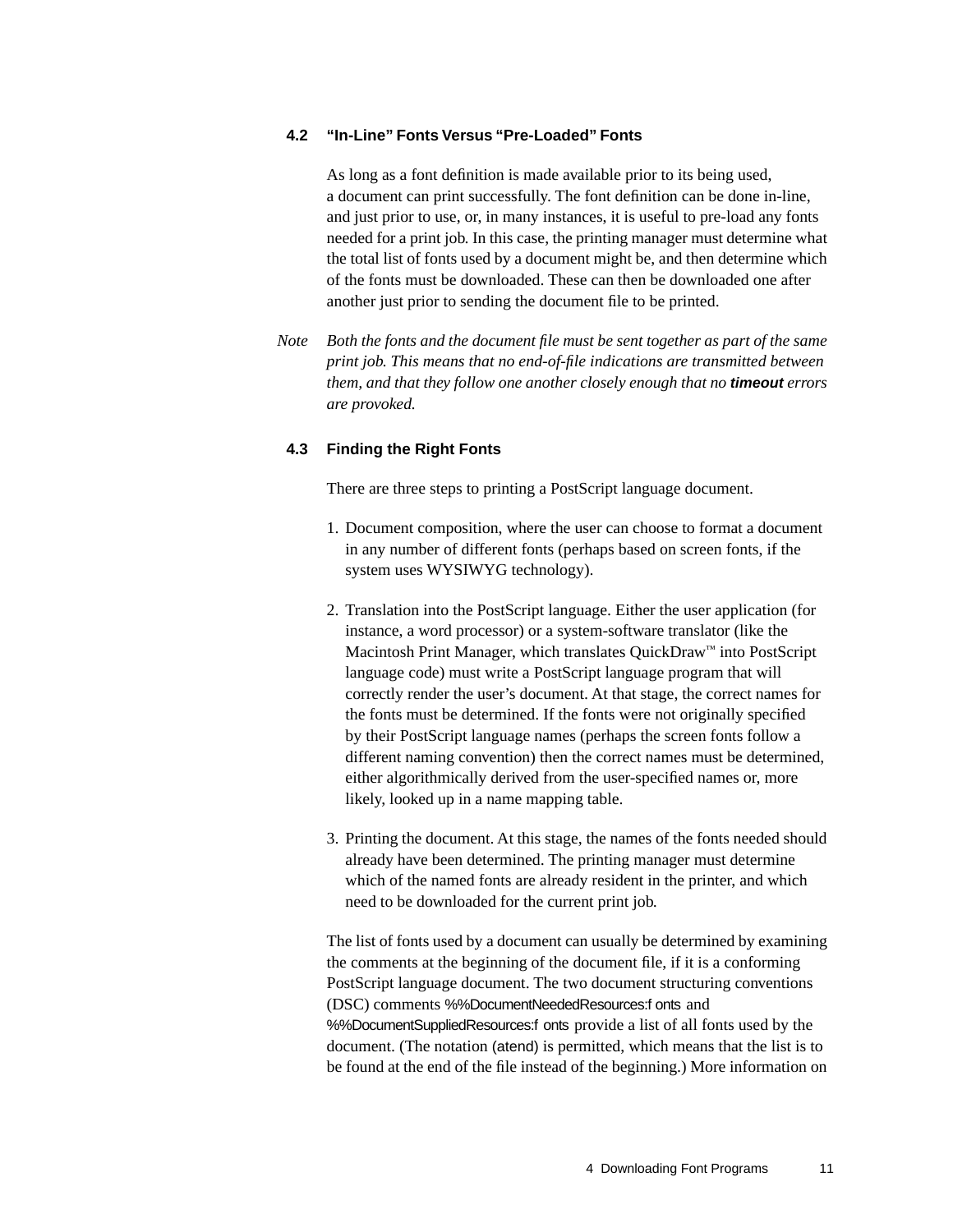these comments can be obtained from Appendix G, "Document Structuring Conventions," in the *PostScript Language Reference Manual, Second Edition.*

The list of fonts already resident in the printer can be obtained by querying the printer. This involves sending down a short PostScript language program that will return a list of font names across the communications channel. Because PostScript interpreters might have disks, cartridges, and even font servers, the appropriate PostScript language segment for the font query should be obtained from the PostScript printer description (PPD) file for the chosen printer. See the *PostScript Printer Description File Format Specification* for further information on these files.

## <span id="page-11-0"></span>**5 Font Memory Management**

If many fonts are used, they might need to be managed using **save** and **restore**. This might require a printing manager to download fonts in-line with the rest of the document file, as it is being downloaded. This is noted in the document file through the use of two comments.

The %%DocumentNeededResources:font comment, is found in the beginning of the file to indicate that there might be a need to download fonts in-line somewhere. Then, at the point in the document file where the font should be downloaded, there will be an instance of the %%IncludeResource:f ont comment, with the name of the font provided. Again, see the *Document Structuring Conventions* for more information on these comments.

It is up to the application generating the PostScript language output to put in the appropriate sequence of code to use this convention.

```
%!PS-Adobe-3.0
%%DocumentNeededResources: font Palatino-Roman
%%EndComments
%%EndProlog
%%Page: 1 1
%%BeginPageSetup
/pagelevel save def
%%EndPageSetup
%%IncludeResource: font Palatino-Roman
   /Palatino-Roman findfont 24 scalefont setfont
   100 100 moveto (Palatino Roman) show
pagelevel restore
showpage
```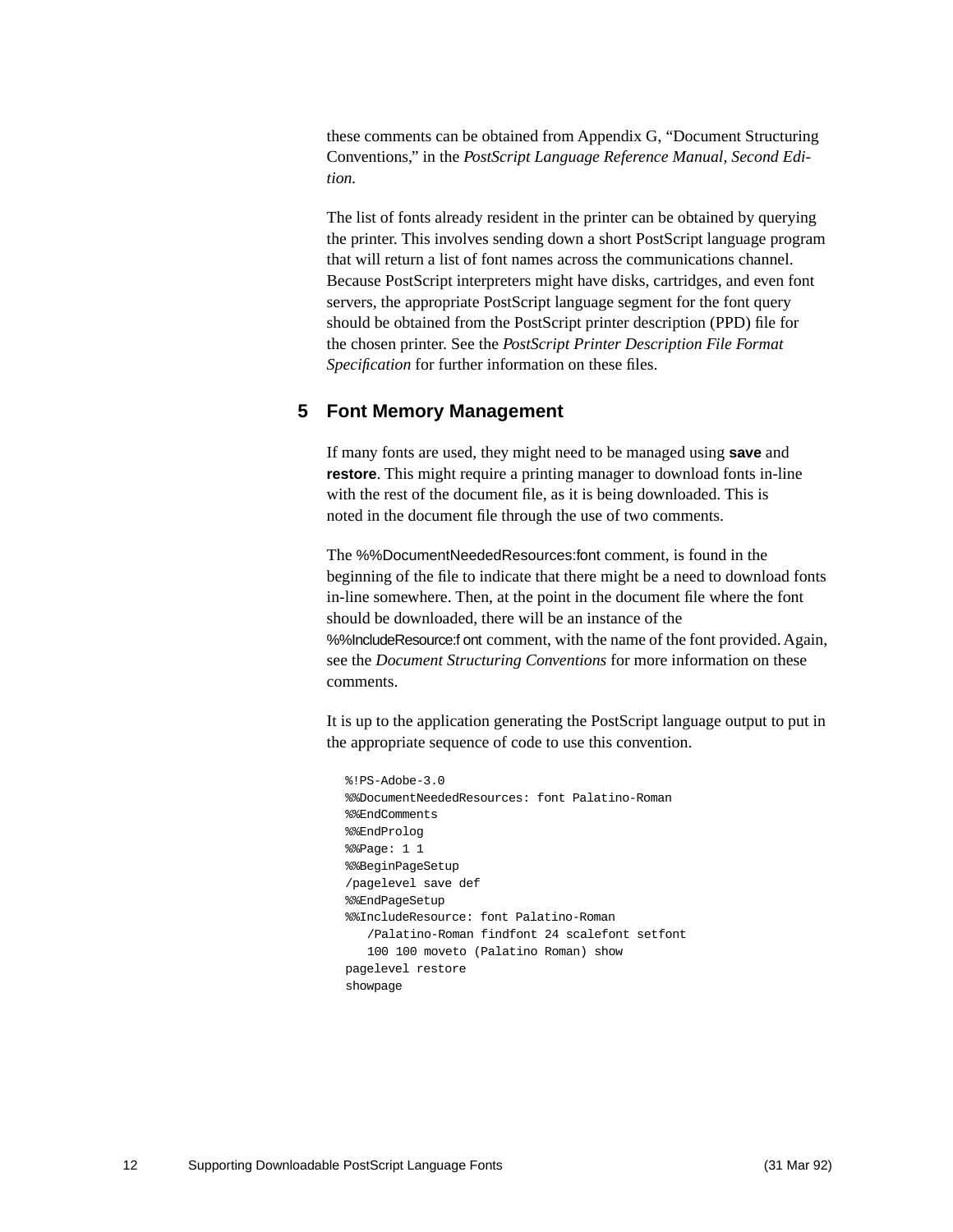## <span id="page-12-0"></span>**5.1 Permanently Downloading Fonts**

A permanently downloaded font is one that persists from one print job to another (although it usually will not persist if the machine is powered off). To permanently download a font, slightly different steps must be taken. It might not always be possible to accomplish this kind of downloading, depending on the environment and the device. In general, permanently downloading fonts is a function that a system administrator performs rather than an application.

The mechanism usually required to cause a font definition to persist in memory is to use the **exitserver** operator, which allows a program to exit the context that performs the **save** and **restore** between print jobs on a PostScript interpreter. (It is known as the "server loop.") Using **exitserver** is a system-level operation, and should never be performed by user-level print jobs. It requires a password to execute correctly.

Using **exitserver** requires a separate print job (which means an end-of-file must be sent afterwards). All memory consumed during an **exitserver** job is permanently in use until the interpreter is restarted, so use caution when using it. The following is the appropriate format for downloading a font program so it will remain in the printer's memory across all print jobs:

```
%!PS-Adobe-3.0 ExitServer
%%BeginExitServer 0
serverdict begin
  0 exitserver % password is 0
%%EndExitServer
%%BeginResource:font: Optima
%!PS-Adobe Font-1.0 Optima 001.001
   15 dict begin
      /FontName Optima def
      % \ldotscurrentdict end
   dup /FontName get exch definefont pop
%%EndFont
%%EOF
```
The entire PostScript language font program is preceded by the call to **exitserver** as shown, and an appropriate end-of-file indication is sent afterward. The comments %%BeginExitServer and %%EndExitServer are necessary so that document spoolers can correctly catch the **exitserver** job and remove the code if necessary.

## <span id="page-12-1"></span>**5.2 Disk-Based Fonts**

In PostScript interpreter implementations that have a file system available, it is possible to place font programs on the disk in such a way that they can be used directly by the interpreter. Cartridge fonts also are a special case of the file system. The interpreter treats the ROM in a font cartridge as disk space, except that it is read-only.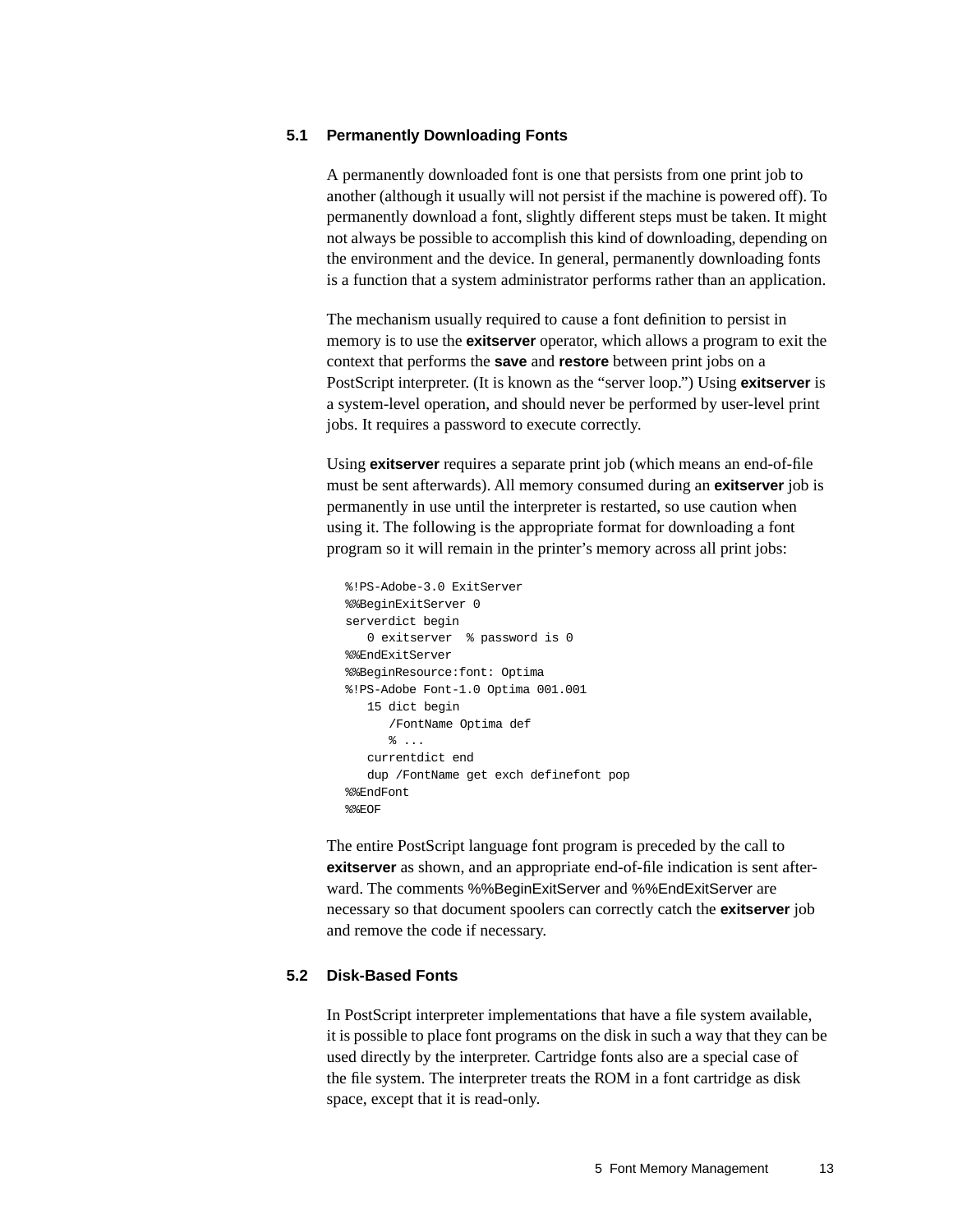In current PostScript interpreter implementations this works through an extended **findfont** operator. The **findfont** operator searches for a font given a key. It first looks in the dictionary **FontDirectory**. If the key is defined there, then the appropriate font dictionary is returned on the operand stack. If not, then **findfont** will look on the disk.

Font programs must be in a specific directory on the disk for **findfont** to locate them. In particular, the font program must be written into a file with a filename constructed as follows:

### fonts/FontName

where FontName is the PostScript language name of the font as presented to **findfont**. For instance, if the font name is AvantGarde-BookOblique, the disk file name should be expressed as a PostScript language string, in this case

```
(fonts/AvantGarde-BookOblique)
```
The **findfont** operator will then **run** the file if it finds it (which has the effect of executing the contents of the file), and then attempt to **get** the font from the **FontDirectory**. The assumption is made that the effect of executing the file was an invocation of **definefont** appropriate for that font name.

The following is a PostScript language fragment that will cause a font program to be written to an appropriately-named disk file if it is pre-pended to the font program itself and downloaded (with an end-of-file afterward) to an interpreter with a disk file system:

```
%!
% writetodisk.ps 
/fd (fonts/FontNameHere) (w) file def
/buff 128 string def
{ %loop
   currentfile buff readstring { %ifelse
      fd exch writestring
   }{ %else
      dup length 0 gt { %ifelse
         fd exch writestring
      }{ %else
        pop
      } ifelse
      fd closefile
      exit
   } ifelse
} bind loop
put the font program here
%%EOF
```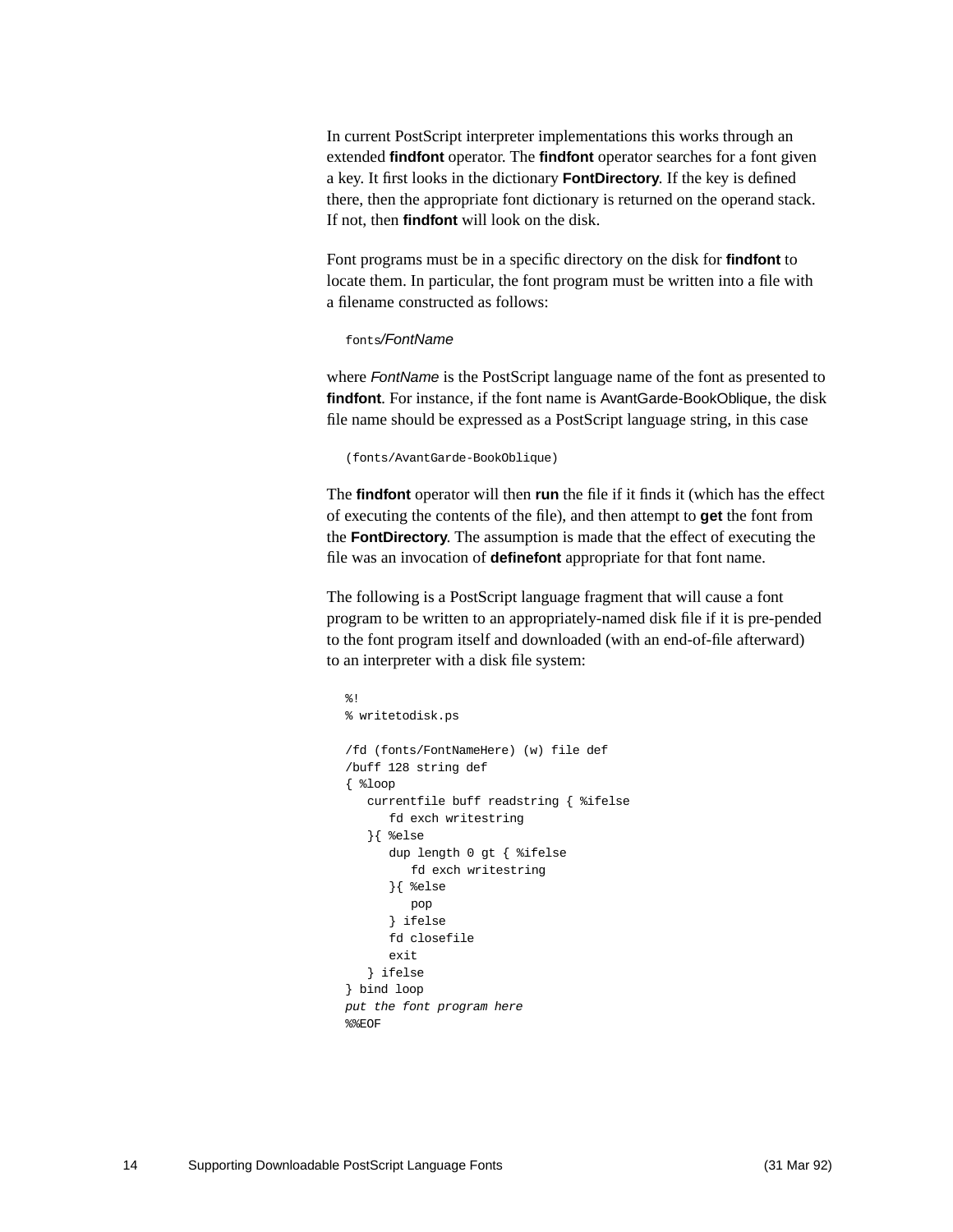### <span id="page-14-0"></span>**5.3 Adobe Disk-Based Font Downloader**

Adobe has a Font Downloader product that downloads fonts to a printer's hard disk on request. This program does not use the previous algorithm. Instead, when the file (fonts/FontName) is run, a much smaller font dictionary is registered that has pointers to the actual character descriptions. This saves a great deal of memory in the PostScript interpreter, permitting more fonts to be used simultaneously.

It is important to note that the font files downloaded by this utility are not quite the same as, for example, putting the entire font program intact into the (fonts/FontName) file.

## <span id="page-14-1"></span>**6 Font Naming**

Fonts have many names. The important name from the PostScript interpreter's standpoint is the one by which it is registered with **definefont**. This is its PostScript language font name. A font program on the disk of a host system might reside in a file with a strange name, depending on the system.

These file naming conventions are important to a font downloading program, because they are the means by which a font must be located to download it.

### <span id="page-14-2"></span>**6.1 Screen Font Names**

On systems that use screen fonts, there must be a mechanism to associate the fonts used on the display with the fonts used during the printing process. The best way to accomplish this is to associate them with the PostScript language font names. For example, in the Macintosh screen font format there is a resource containing the correct PostScript font name for the font.

Given the correct PostScript language font name, the file name in which the downloadable font program itself is stored can usually be located by deriving the file name algorithmically from the PostScript language font name.

## <span id="page-14-3"></span>**6.2 MS-DOS File Names**

On an MS-DOS system, for instance, the file names are restricted to 8 characters, whereas the PostScript language font name can approach 30 characters in some instances. The scheme for determining (from the PostScript language font name) the disk file name can vary from one application to another. IBM is developing a standardized naming scheme that can be used by many vendors to minimize duplication of font files for different programs and environments.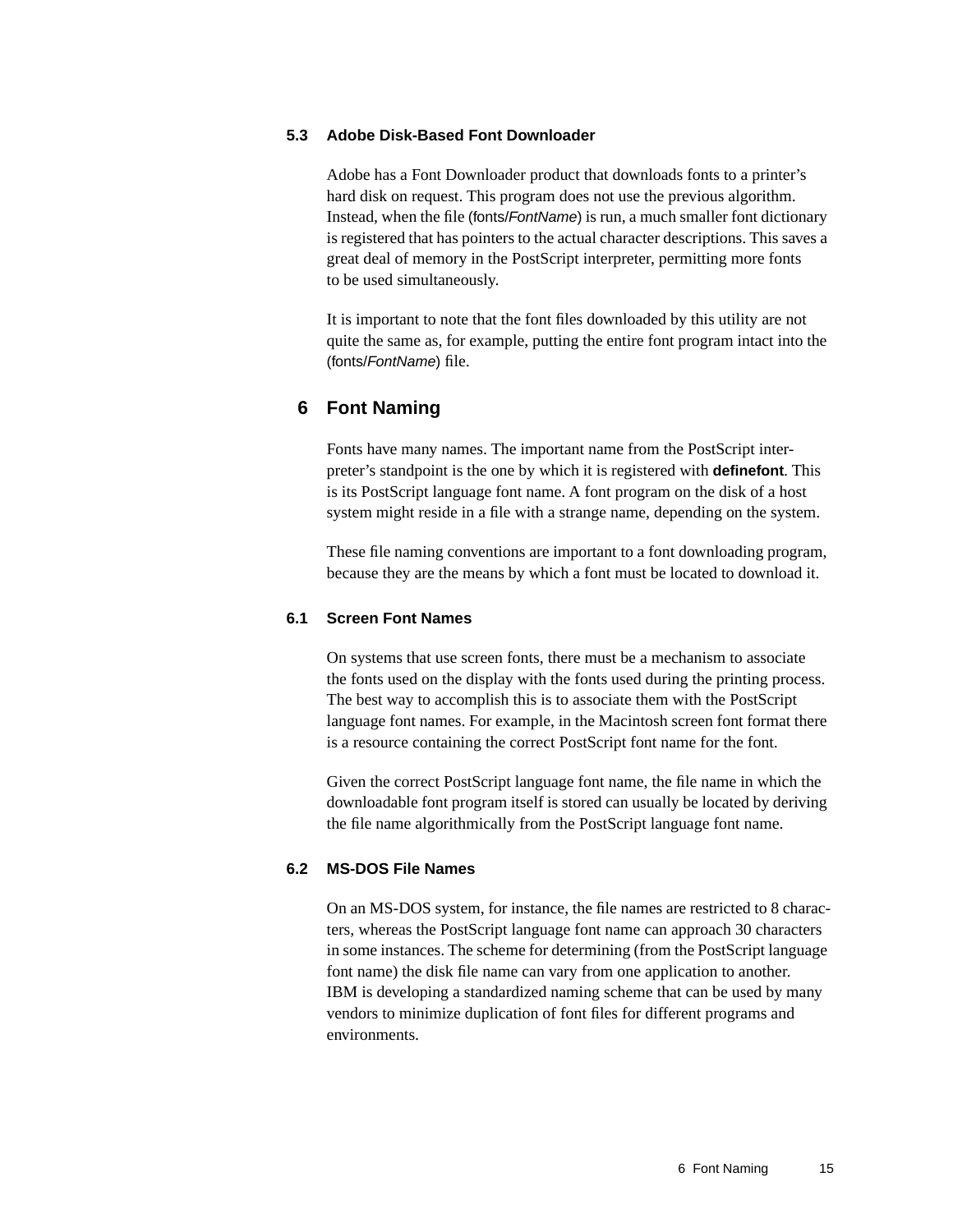## <span id="page-15-0"></span>**6.3 Macintosh File Names**

In the Macintosh environment, there is another naming scheme that is constructed from the PostScript language font name. A file name is constructed by dissecting the PostScript language font name into components based on capital letters and hyphens. Then the first five letters of the first name component are used, followed by the first three letters of any subsequent name components. The following are examples to illustrate this concept:

| <i>Palatino-Roman</i>                      | $\Rightarrow$ PalatRom    |
|--------------------------------------------|---------------------------|
| Palatino-Bold-Italic                       | $\Rightarrow$ PalatBolIta |
| <i>Optima</i>                              | $\Rightarrow$ Optim       |
| $Optima-Bold-Oblique \implies OptimBolObl$ |                           |

# <span id="page-15-1"></span>**7 Screen Fonts**

For display purposes, Adobe Systems provides 72 and 96 dot-per-inch resolution screen font bitmaps that are matched to our PostScript language outline printer fonts. These screen fonts are generated from the printer fonts algorithmically, and hand-edited in some instances to accurately match the printer fonts. The fonts are distributed in several different formats.

- Macintosh FONT resource form.
- Microsoft Windows screen font format.
- BDF (Bitmap Distribution Format) As generic bitmap font files. These files are in a human-readable ASCII format devised by Adobe for distribution and interchange of bitmap fonts. They can be used in an environment in which Windows or Macintosh format screen fonts are not usable.
- ABF (Adobe™ Binary Format). These are generic bitmap files compressed into a much smaller format. At the moment, these are only available on 5-1/4" IBM PC diskettes.

In the Macintosh environment there is an associated resource known as the FOND resource, which contains a name mapping table that contains the correct PostScript language font names for each of the screen fonts, width information for each character, and kerning tables.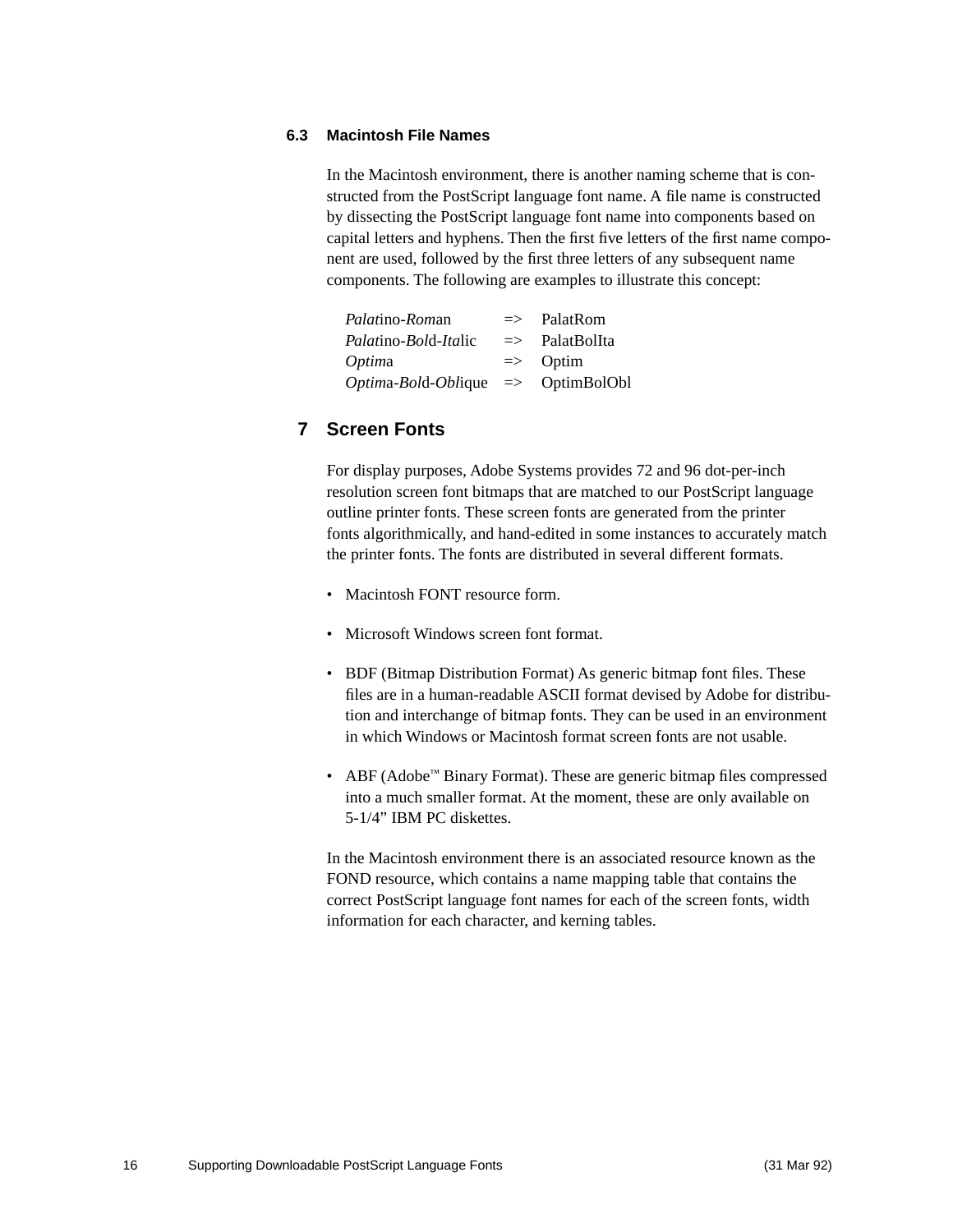## <span id="page-16-0"></span>**8 Font Character Width Information**

Adobe Systems distributes font metric information (character widths, bounding boxes, encodings, ligature, and kerning tables) for each PostScript language font program. This information is distributed in the form of an Adobe Font Metrics (AFM) file. These files are human-readable ASCII text files in a line-oriented format intended to be parsed by software. In some environments, these files are parsed into more compact width tables, for example, the Macintosh FOND resource or the TeX "TFM" files. Font metric information is used by document composition software to lay out lines of text for proportionally spaced fonts.

The format of AFM files is described in the *Adobe Font Metrics File Format Specification*. The source for a sample AFM file parser, written in C language code, is included in the PostScript Language Software Development Kit.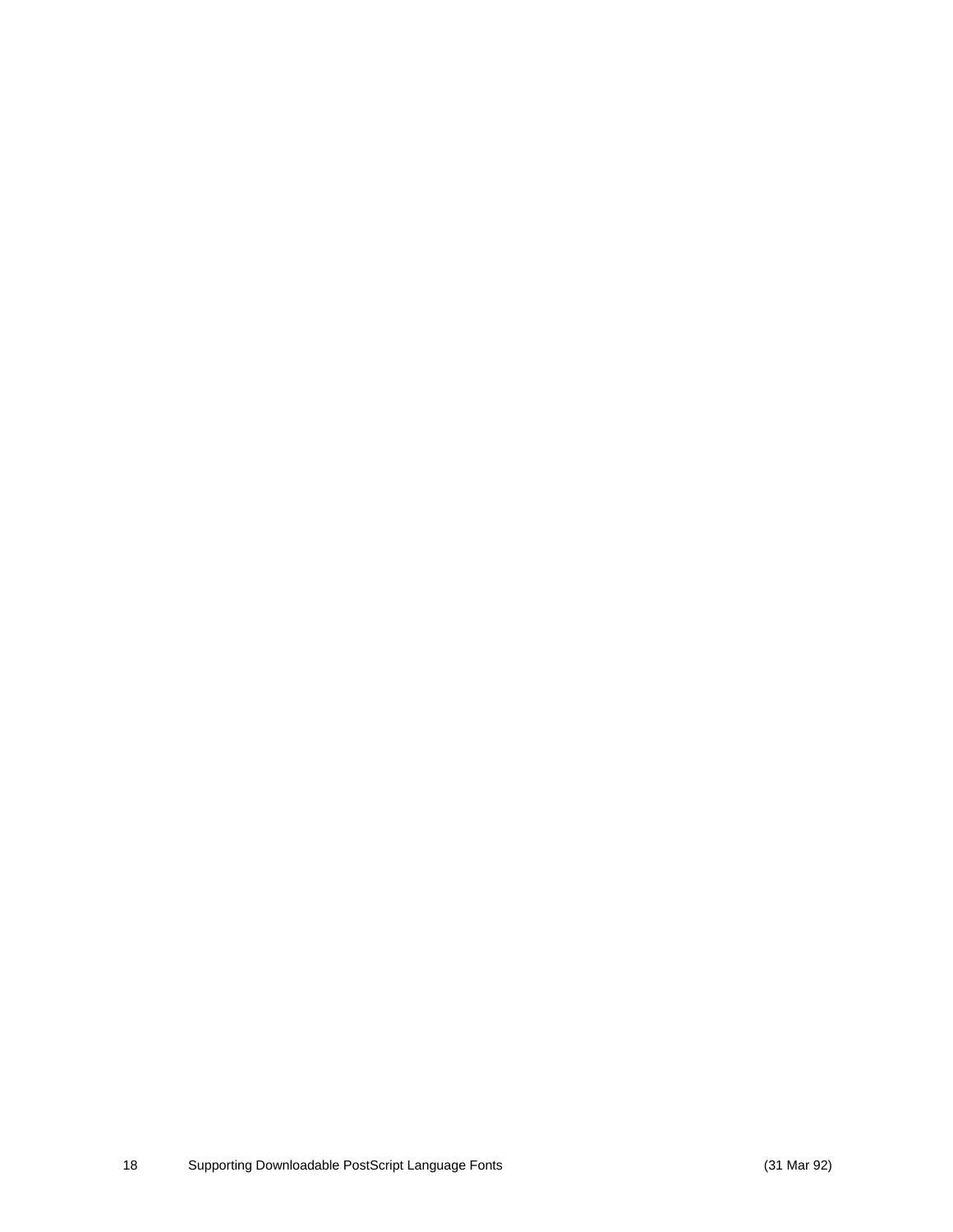# **Appendix: Changes Since Earlier Versions**

# **Changes since May 4, 1991 version**

• Document was reformatted in the new document layout and minor editorial changes were made.

# **Changes since January 16, 1989 version**

- A few layout styles were changed, trademark information was cleaned up, and a few other minor modifications were made.
- The cover addresses and phone numbers were updated.